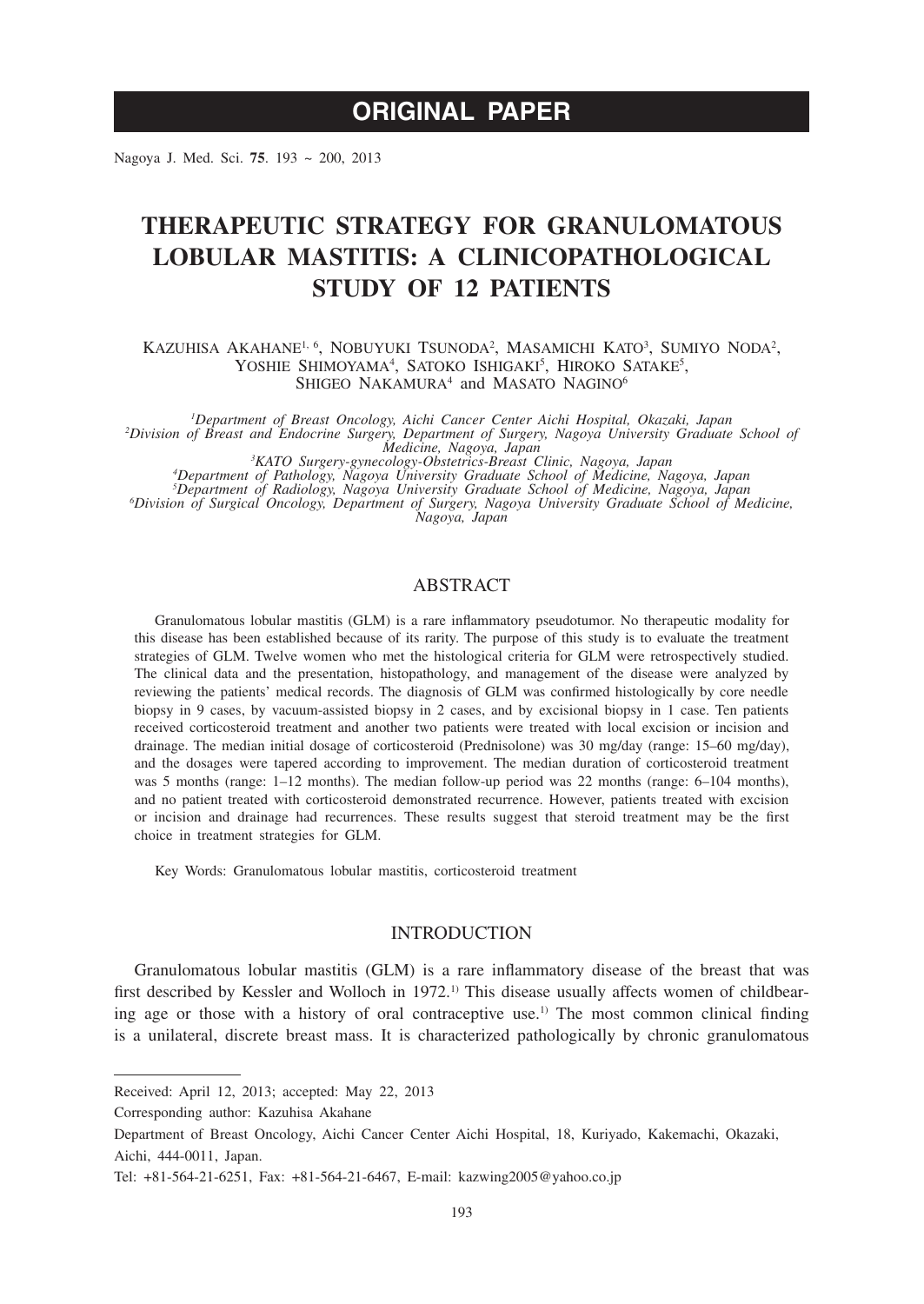inflammation of the lobules without necrosis.2) Although GLM is a benign condition, its clinical and radiological features may mimic breast cancer.<sup>3-5)</sup> The diagnosis is made only after excluding breast cancer and other infective and non-infective causes of granulomatous inflammation, such as tuberculous, parasitic and fungal infections, sarcoidosis, Wegener's granulomatosis, giant cell arteritis, polyarteritis nodosum, and foreign-body reactions.<sup>4, 6, 7)</sup>

The treatments for GLM include corticosteroids, $8-10$  immunosuppressants,<sup>11)</sup> antibiotics, abscess drainage, and surgical excision.12) Although a preferred therapeutic modality has not been established because of the rarity of this disease, corticosteroid therapy has been shown to be effective for shrinking the granulomatous mass.4,10) Recently, Ogura *et al.*13) categorized GLMs into two groups: immunoglobulin G (IgG) 4-related GLMs and non-IgG4-related GLMs. They speculated that patients with IgG4-related GLM might benefit from steroid therapy, as do those with IgG4-related autoimmune disorders. However, the effectiveness of steroid therapy for patients with non-IgG4-related GLM is unknown. We evaluated the effectiveness of corticosteroid treatment for non-IgG4-related GLMs and discussed the strategy of the treatment for GLM.

#### MATERIALS AND METHODS

We performed a retrospective study of the records from Nagoya University Hospital and KATO Surgery-gynecology-Obstetrics-Breast Clinic for patients treated between October 2005 and October 2012. During this period, 12 women were diagnosed with GLM and treated. All of the women underwent a clinical breast examination to identify palpable lumps, skin thickening, or axillary lymphadenopathy. Mammography (MMG) and ultrasonography (US) were the initial imaging methods used for evaluation, although MMG was not performed in one case due to pain caused by drainage of the sinus tracts. Additional radiological examinations, such as computed tomography (CT) and magnetic resonance imaging (MRI), were performed as needed.

Definitive diagnosis was obtained by core needle biopsy (14-gauge), vacuum-assisted biopsy (11-gauge), or surgical excision. The obtained specimens were fixed overnight in 10% formalin, and the residual tissues were cultured for bacteria. Paraffin-embedded specimens were stained with hematoxylin and eosin (HE), Ziehl-Neelsen, and the periodic acid-Schiff reaction with or without diastase digestion. Other possible causes of granulomatous inflammatory lesions of the breast were excluded by serological tests, histological analysis, and tests of the affected tissue for aerobic and anaerobic bacteria, mycobacteria, and fungi.

The expression levels of IgG4 and IgG in the GLM lesion were determined immunohistochemically in the paraffin-embedded tissue specimens. Immunohistochemical staining was performed using the avidin-biotin-peroxidase complex technique. The primary antibodies used were an anti-IgG mouse monoclonal antibody (1:2, Histofine, Nichirei Bioscience, Tokyo, Japan) and an anti-IgG4 sheep polyclonal antibody (1:500, The Binding Site, Birmingham, UK). Before incubation with the primary antibodies, antigen retrieval (microwave pretreatment for 10 min at 100°C in pH 6 citrate buffer) was performed separately for IgG4 and IgG. IgG+ or IgG4+ plasma cells were counted in high power fields (hpf, magnification ×300) with intense inflammation, and 4 fields were analyzed per case. The ratio (percentage) of IgG4+ plasma cells/IgG+ plasma cells was calculated in each case. Previous studies had shown that an elevated IgG4+ to IgG+ plasma cell ratio (IgG4/IgG ratio) is helpful in distinguishing IgG4-related from non-IgG4-related inflammatory conditions.<sup>14, 15</sup> Those studies revealed that most patients with IgG4-related disease had an IgG4+/IgG+ plasma cell ratio of more than 30%. In contrast, the ratio was less than 10% in cases of non-IgG4-related disease. Therefore, the diagnosis of IgG4-related disease was made in patients having characteristic H&E findings, diffuse IgG4+ plasma cell infiltration, and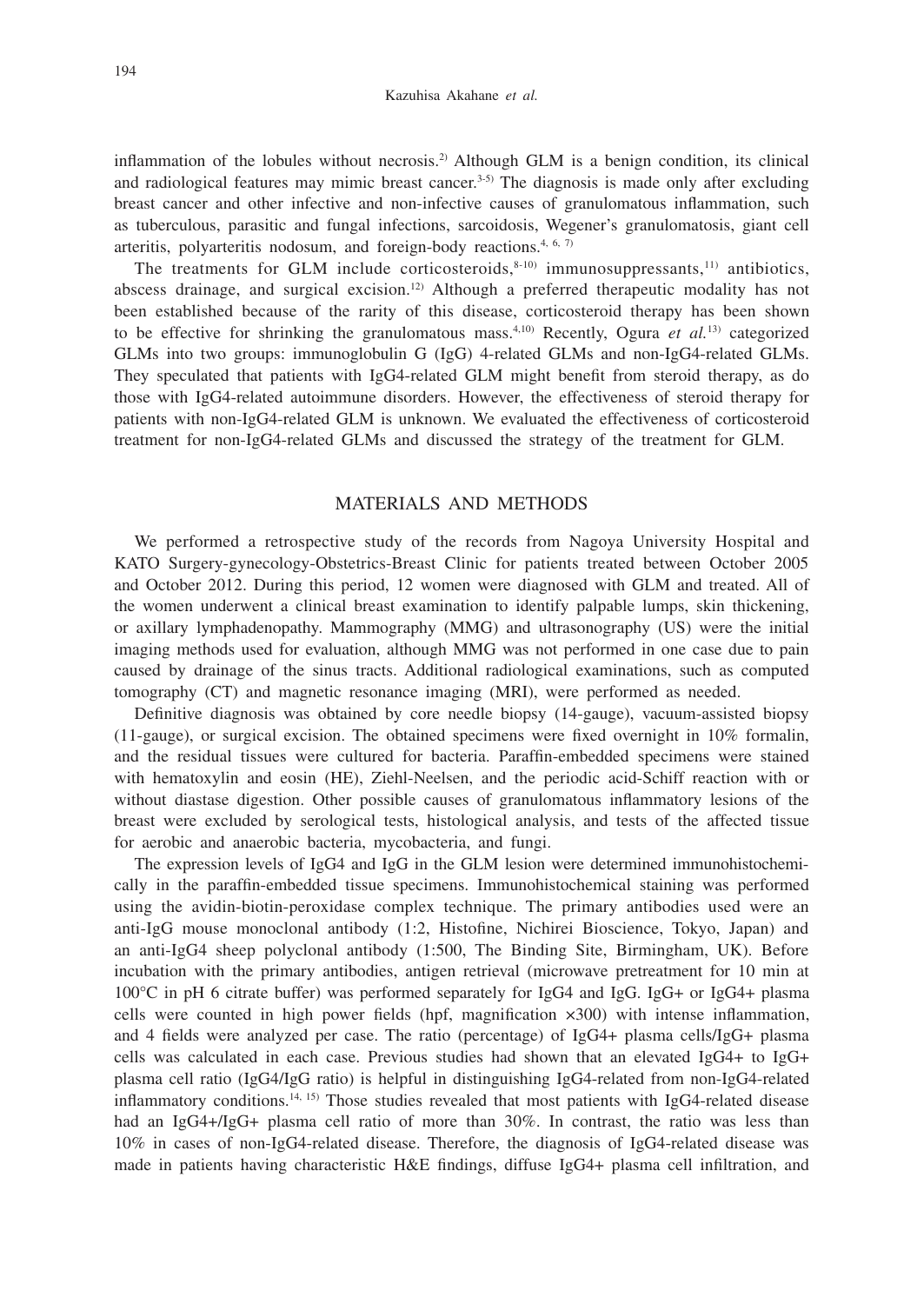an IgG4+/IgG+ cell ratio greater than 30%.

#### RESULTS

## *Clinical features*

The characteristics of the 12 patients are shown in Table 1. The median age was 36 years (range: 25–47). Most of the patients were of reproductive age. None of the patients reported oral contraceptive use. Ten patients had given birth to children. Seven patients were diagnosed within 5 years of their most recent pregnancy, 2 patients had not been pregnant within 5 years prior to the diagnosis, and 1 patient did not list the date of her most recent childbirth. The residual 2 patients who had not experienced childbirth were taking psychotropic medications, such as risperidone or aripiprazole.

The common presenting symptoms were breast pain (11/12, 92%) and breast masses (9/12, 75%). The lesions detected as palpable masses or indurations ranged from 2.4 to 10.0 cm in size (median size of lesion; 6.0 cm). Diffuse and/or multiple lesions were observed in 7 cases (7/12, 58.3%). Four lesions were located at the periphery of the breast (4/12, 33.3%), and a residual lesion was in a subareolar location (1/12, 8.3%). Synchronous or metachronous involvement of the contralateral breast was not found. None of the women had any systemic disorder or history of a specific granulomatous infection.

#### *Diagnostic Pathological Evaluation*

Diagnosis of GLM was established histologically in 9 patients by a core needle biopsy, in 2 patients by a vacuum-assisted biopsy, and in one patient by an excisional biopsy. All patients

| Patient No.                       | 1                                | 2              | 3                        | 4              | 5              | 6              | 7                        | 8             | 9         | 10           | 11                       | 12             |
|-----------------------------------|----------------------------------|----------------|--------------------------|----------------|----------------|----------------|--------------------------|---------------|-----------|--------------|--------------------------|----------------|
| Age                               | 47                               | 42             | 33                       | 31             | 42             | 38             | 33                       | 25            | 37        | 35           | 32                       | 44             |
| Parity                            | <b>NR</b>                        | $\overline{c}$ | 1                        | $\overline{0}$ | 1              | $\overline{3}$ | $\mathbf{1}$             | $\theta$      | 1         | 1            | $\mathfrak{2}$           | $\overline{2}$ |
| Psychotropic medicine             | -                                | ٠              | $\overline{\phantom{a}}$ | $^{+}$         |                | $\overline{a}$ | $\overline{\phantom{0}}$ | $+$           | ٠         |              | $\overline{\phantom{a}}$ |                |
| Size of lesion (cm)               | 7.5                              | 2.5            | 4                        | 4              | 6              | 8              | 2.9                      | 8             | 10        | 3.3          | $\overline{4}$           | 2.4            |
| Distribution                      | D/M                              | L              | D/M                      | D/M            | D/M            | D/M            | S                        | D/M           | D/M       | L            | L                        | L              |
| Method of diagnosis               | V                                | $\mathcal{C}$  | $\mathsf{C}$             | $\mathsf{C}$   | $\mathsf{C}$   | $\mathsf{C}$   | $\mathsf{C}$             | $\mathcal{C}$ | V         | $\mathsf{C}$ | $\mathcal{C}$            | E              |
| Ratio of IgG4+ / IgG+             | $<$ 5                            | $<$ 5          | $< 5$                    | $5 - 10$       | $<$ 5          | $<$ 5          | $<$ 5                    | $<$ 5         | $<$ 5     | $<$ 5        | $5 - 10$                 | $5 - 10$       |
| Steroid treatment                 | $+$                              | $+$            | $+$                      | $+$            | $+$            | $+$            | $+$                      | $+$           | $^{+}$    | $+$          |                          |                |
| Local excision                    | -                                |                |                          |                |                |                |                          |               |           |              |                          | $^{+}$         |
| Incision and drainage             | $\begin{array}{c} + \end{array}$ |                | $\ddot{}$                | $+$            | $+$            | $+$            | $+$                      |               | $\ddot{}$ | $^{+}$       | $+$                      |                |
| Maximum dose                      |                                  |                |                          |                |                |                |                          |               |           |              |                          |                |
| of steroid (mg)                   | 50                               | 20             | 30                       | 30             | 30             | 60             | 15                       | 30            | 30        | 20           |                          |                |
| Duration of treatment<br>(months) | 1                                | 3              | 6                        | 5              | $\overline{4}$ | 12             | $\overline{4}$           | 7             | 10        | 5            | $\overline{4}$           | 5              |
| Follow up periods<br>(months)     | 6                                | 32             | 13                       | 21             | 23             | 104            | 20                       | 19            | 23        | 10           | 77                       | 26             |
| Recurrence                        |                                  |                |                          |                |                |                |                          |               |           |              | $^{+}$                   | $+$            |

**Table 1** Summary of the characteristics of patients with granulomatous lobular mastitis.

D/M: Diffuse and/or multiple; L: Localized; S: Subareolar location; V: Vacuum-associated biopsy;

C: Core needle biopsy; and E: Excisional biopsy.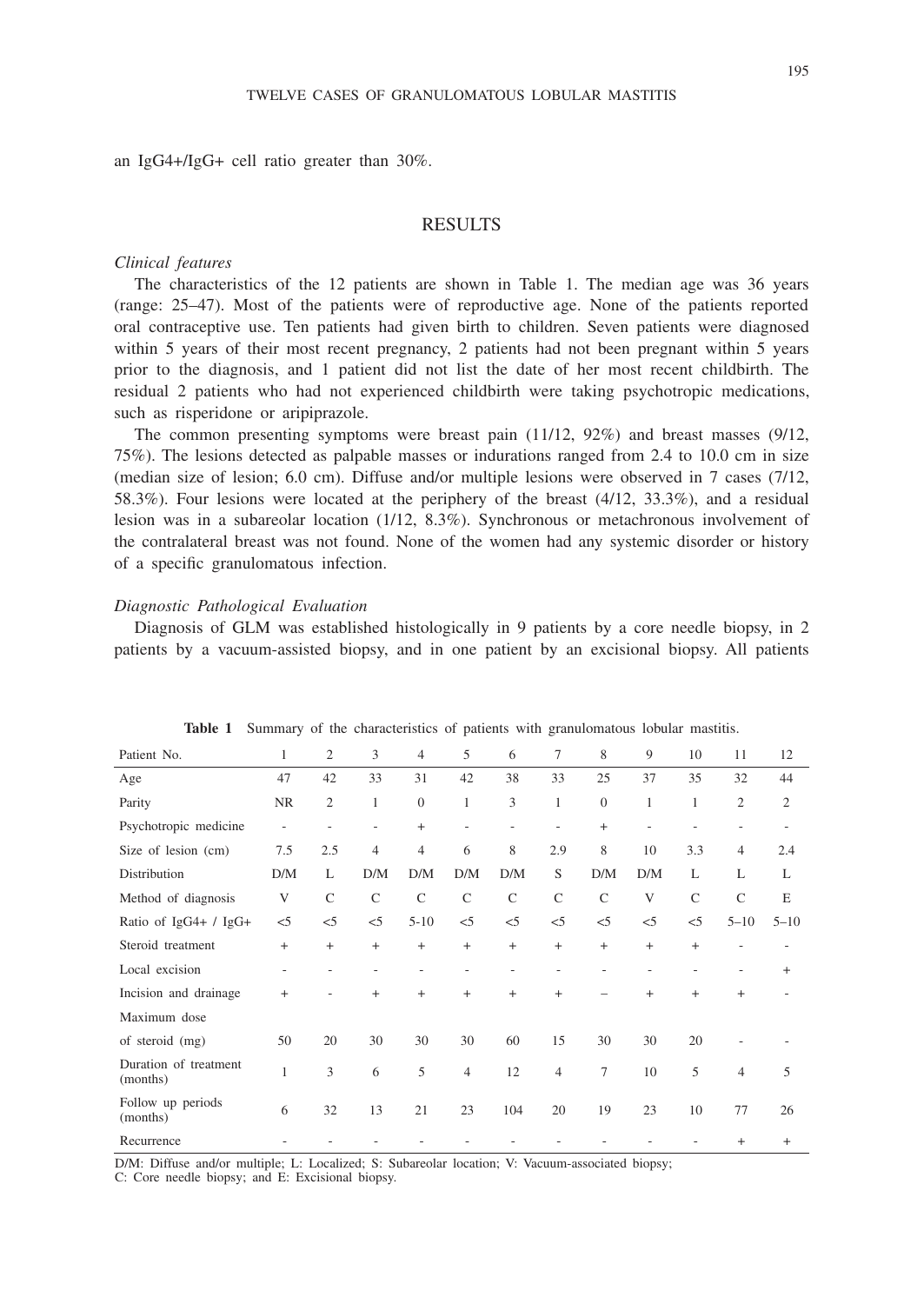

Fig.1a Fig.1b

**Fig. 1** Histological findings showing granulomatous inflammation of the lobules without caseation necrosis (1a, Magnification ×40 and the inserted bar 250μm) and the presence of multinucleated giant cells (Langhans' cells) and plasma cells (1b, Magnification ×400 and the inserted bar 25μm).

showed non-caseating granulomas involving the mammary lobules, with variable numbers of Langhans-type multinucleated giant cells and inflammatory infiltrates such as neutrophils, polymorphs, lymphocytes, plasma cells, and eosinophils (Fig. 1a and 1b). Microabscess formation was also frequently observed. Specific staining for tuberculosis (Ziehl-Neelsen) and fungal infections (periodic acid-Schiff) were all negative. The inflammation involved the adjacent perilobular and interlobular tissues.

The IgG4+/IgG+ ratios were less than 10% in all patients. The representative images of immunohistochemical staining for IgG and IgG4 are shown in Figure 2a and 2b, respectively. These results indicated that all of our GLMs were the non-IgG4-related type.

## *Treatment and follow-up*

Eleven of the 12 patients had been administered antibiotics, but their GLMs had not improved. After the initial treatment with antibiotics, 10 patients received corticosteroid treatment. The initial dosage of corticosteroid (Prednisolone) was determined by the physician. The median initial dosage was 30 mg/day (range: 15–60 mg/day; mean weight were 63.8 kg), and the initial dosage was tapered weekly or biweekly according to clinical and image improvements. The median duration of corticosteroid treatment was 5 months (range: 1–12 months). Although the corticosteroid dosage was increased in 6 of 10 patients because the focus sizes of their GLMs increased during treatment, all 10 cases eventually improved with the corticosteroid treatment. This treatment was continued until the symptoms were completely resolved. Even if the US findings showed residual GLM lesions, the steroid treatment was terminated if the GLMs became smaller and did not cause pain. Complications due to steroid treatment were observed in only one patient who developed a moon face and acne.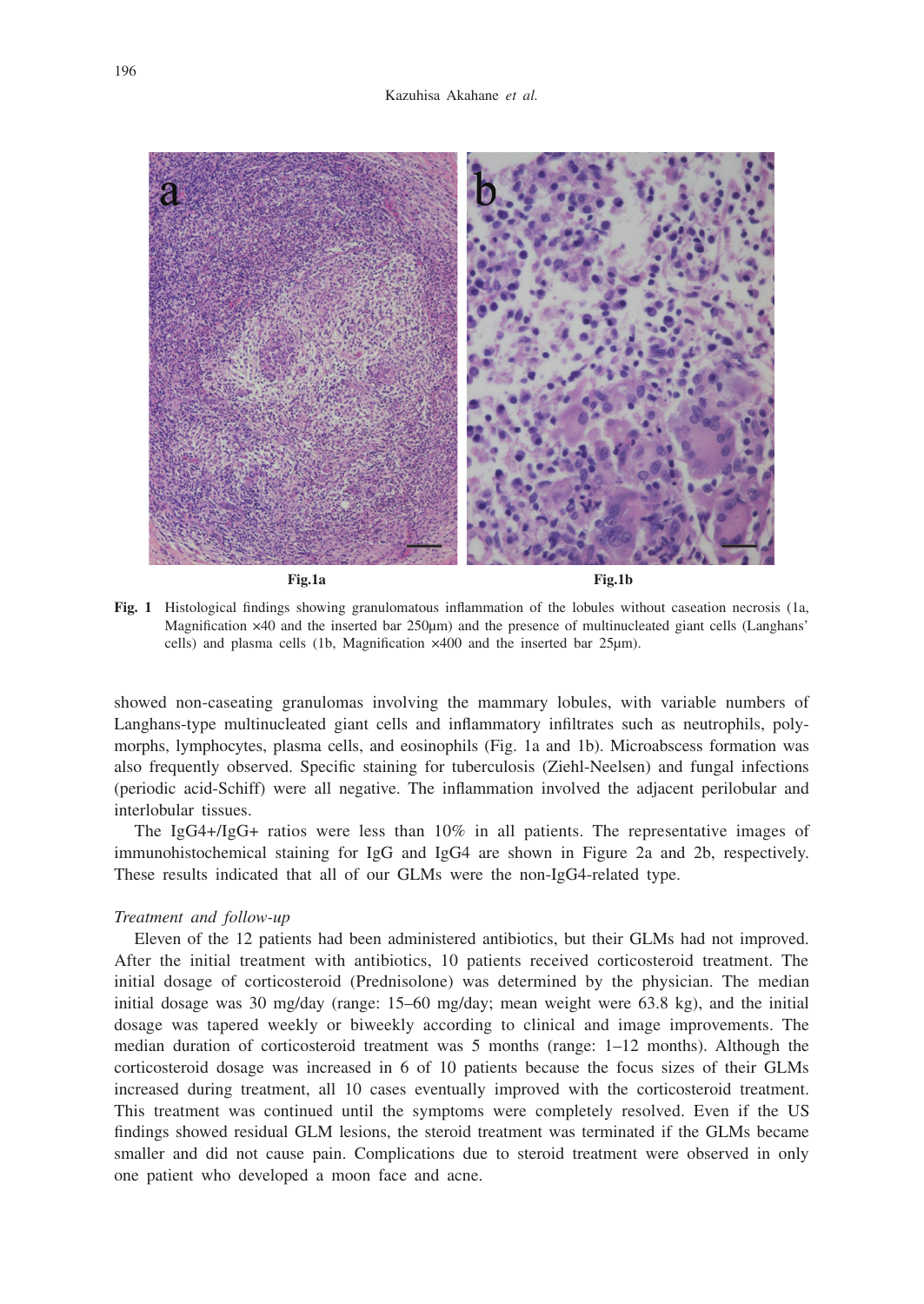

Fig. 2 The following images were from a representative patient No. 8. a) Immunohistochemical findings for IgG expression in the plasma cells from patients with GLM (Magnification ×300 and the inserted bar 25μm). b) Immunohistochemical findings for IgG4 expression in the plasma cells from patients with GLM (Magnification ×300 and the inserted bar 25μm).

Surgical excision was performed for 1 patient with peripheral, localized disease, and another patient was treated with incision and drainage alone. The therapeutic durations of the two patients were 5 months after local excision and 4 months after incision and drainage, respectively. They required lengthy therapeutic periods due to the recurrence of their GLMs. Because these patients refused steroid treatment, they did not receive corticosteroids after the recurrence. In contrast, no patient receiving the corticosteroid treatment experienced a recurrence during the follow-up period.

## DISCUSSION

We investigated the involvement of IgG4 in GLM and found that there was no patient with IgG4-related GLM in our study. Ogura *et al.*13) reported two IgG4-related GLM patients whose ages were 62 and 66 year old. These patients were obviously older than women in their reproductive years. Cheuk *et al.*16) demonstrated that IgG4 positive cells were scarce in 6 of 7 cases of GLM. These results suggest that IgG4-related GLM may be rare. Although all 12 patients had non-IgG4-related GLM in our study, 10 patients were treated with corticosteroids and all of them improved. Moreover, there was no recurrence in these patients during observation. It should be noted that steroid treatment was effective for non-IgG4-related GLMs.

Kok *et al.*<sup>7)</sup> reported that only 17% of patients (4 of 23 cases) in their study had been diagnosed with GLM using fine needle aspiration cytology (FNAC). However, in our study no case was diagnosed using FNAC alone. Because the definitive diagnosis of GLM requires enough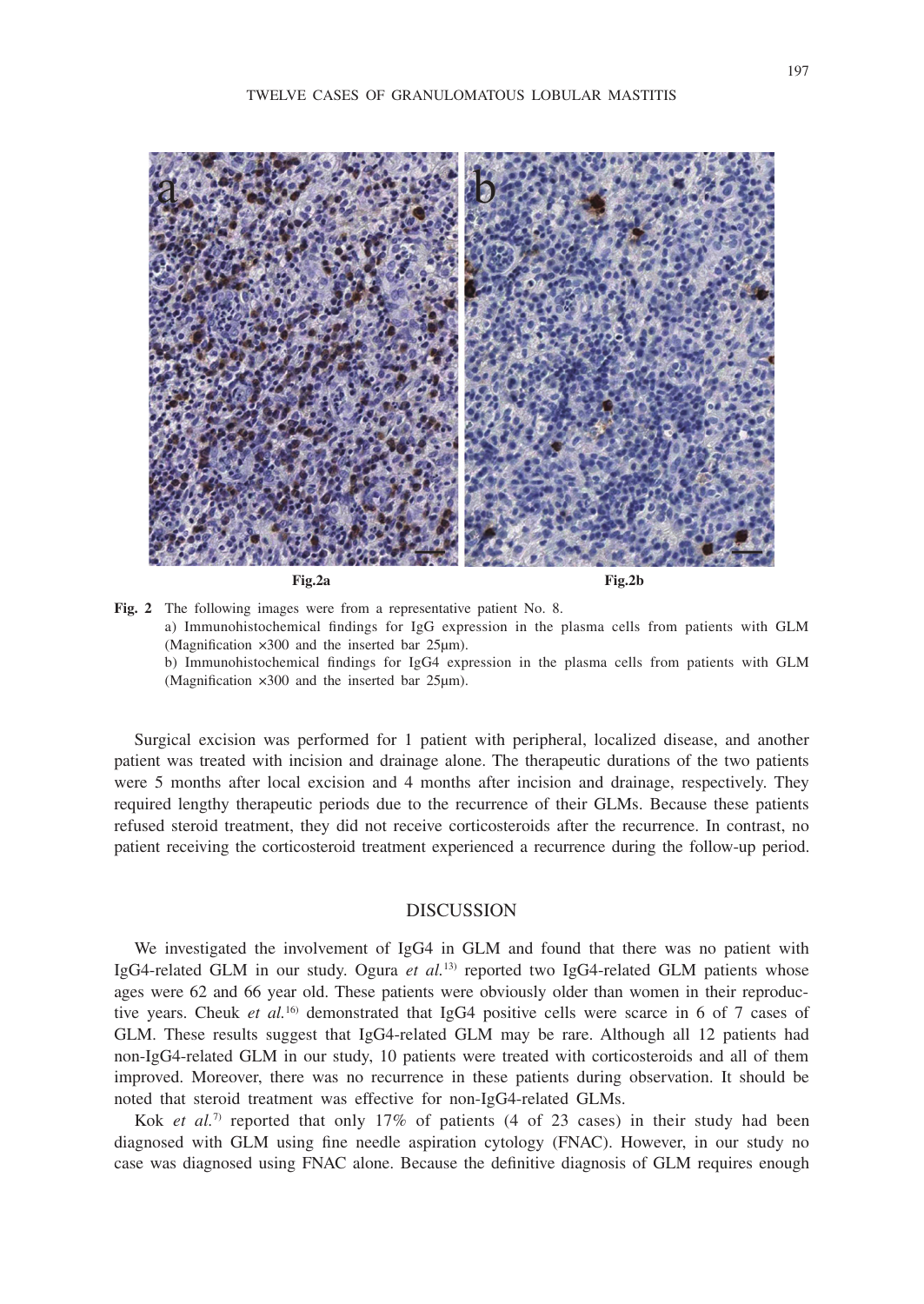specimens to rule out breast cancer, a core needle biopsy or vacuum-assisted biopsy should be necessary.17, 18)

The initial dosage of corticosteroids was determined by the physician. The optimum initial dosage has not been established; however, in this study, 5 of the 10 patients were administered 30 mg of Prednisolone for several weeks, which was then tapered weekly or biweekly. Although long therapeutic periods were necessary, all patients improved and did not experience recurrence after completion of the steroid treatment. Hugon-Rodin et al. treated 12 GLM patients with prednisone 0.5–1.0 mg/kg/day according to the severity of clinical symptoms during  $4.5 \pm 1.3$  (SD) months and demonstrated a significant decrease in the number of recurrences after prednisone treatment compared with that before treatment.<sup>19)</sup> In addition, Hovanessian *et al.*<sup>4)</sup> showed that treatment of GLM with corticosteroids before surgical management appears to be beneficial, with 77% of patients showing improvement.

Surgical excision was performed in only one patient with a localized disease. Her therapeutic period was 5 months, including the treatment period for the recurrence. In contrast, no patient who received corticosteroid treatment experienced recurrence during the follow-up period. This result suggests that the effectiveness of the corticosteroid treatment may be greater than that of surgical treatment. Because most cases involved large, diffuse, or multiple lesions, the cosmetic result after the surgical treatment should be considered. Yau *et al.*<sup>12)</sup> recommended a wide surgical excision or mastectomy for GLM with persistent symptoms because of a lower rate of recurrence. In this case, a delay of subsequent plastic surgical procedures for breast asymmetry might be necessary. Therefore, it would be appropriate to treat GLM with a corticosteroid before excision, except in patients whose systemic complications are too severe to administer steroid therapy. In other report, it has been reported that medical treatment with corticosteroids provided significant regression of the inflammatory disease and allowed more conservative surgery. They performed surgical excisions of the remaining lesions after medical treatment.<sup>20)</sup>

Several presumptive causes of GLM, including alpha-1-antitrypsin deficiency, oral contraceptive usage, pregnancy, lactation, and hyperprolactinemia, have been reported.<sup>21, 22)</sup> It has been postulated that GLM results from a localized autoimmune response to the retained or extravasated secretions in the breast ducts during the childbearing period due to previous hyperprolactinemia.23) Because the occurrence of GLM without a history of recent pregnancy is uncommon, the serum prolactin level might play an important role in the pathogenesis of GLM in non-pregnant women. Lin *et al.*24) reported that GLM was associated with risperidone-induced hyperprolactinemia and discussed the development of GLM associated with high serum prolactin levels in non-pregnant women. In our cases, two non-pregnant women were administered antipsychotic drugs; one woman had been treated with aripiprazole and presented a high level of serum prolactin (179.14 ng/m, normal range: 1.20–29.93) and the other woman was not tested for serum prolactin levels but had received risperidone. These findings support the argument that hyperprolactinemia, whether primary or secondary, might contribute to the pathogenesis of GLM in non-pregnant women. Therefore, the roles of prolactin in the pathogenesis of GLM should be studied in more detail.

In summary, our retrospective analysis demonstrated that treatment with a corticosteroid was effective for GLMs. Although corticosteroid treatment requires a lengthy therapeutic period, there was no recurrence in patients during observation. Steroid treatment may be the first choice for the treatment of GLM. However, if GLM resists steroid treatment, other treatments, such as surgical excision or immunosuppressants, should be considered.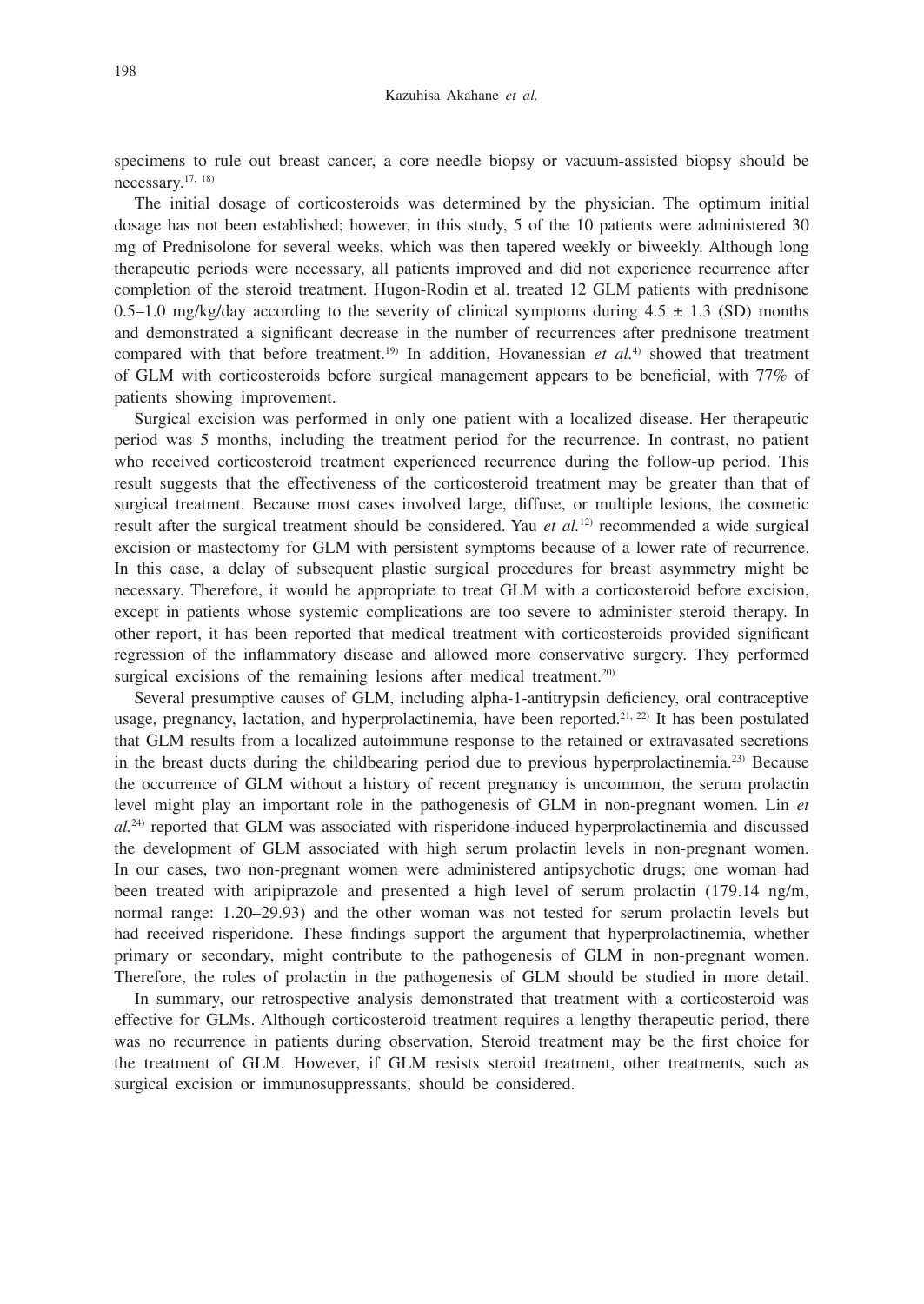#### ACKNOWLEDGEMENTS

The authors thank Dr. Koji Oda, Department of Breast Oncology, Aichi Cancer Center Aichi Hospital, and Dr. Yukihiro Yokoyama, Division of Surgical Oncology, Department of Surgery, Nagoya Graduate School of Medicine, for advice on our investigation. There were no supporting grants or institutional/corporate affiliations associated with this study.

## **REFERENCES**

- 1) Kessler E, Wolloch Y: Granulomatous mastitis: a lesion clinically simulating carcinoma. *Am J Clin Pathol* 1972; 58: 642–646.
- 2) Going JJ, Anderson TJ, Wilkinson S, Chetty U: Granulomatous lobular mastitis. *J Clin Pathol* 1987; 40:535–540.
- 3) Han BK, Choe YH, Park JM, Moon WK, Ko YH, Yang JH, Nam SJ: Granulomatous mastitis: mammographic and sonographic appearances. *AJR Am J Roentgenol.* 1999; 173: 317–20.
- 4) Hovanessian Larsen LJ, Peyvandi B, Klipfel N, Grant E, Iyengar G: Granulomatous lobular mastitis: imaging, diagnosis, and treatment. *AJR Am J Roentgenol.* 2009; 193: 574–81.
- 5) Naraynsingh V, Hariharan S, Dan D, Harnarayan P, Teelucksingh S: Conservative management for idiopathic granulomatous mastitis mimicking carcinoma: case reports and literature review. *Breast Dis.* 2010; 31: 57–60.
- 6) Ocal K, Dag A, Turkmenoglu O, Kara T, Seyit H, Konca K: Granulomatous mastitis: clinical, pathological features, and management. *Breast J.* 2010;16:176–82.
- 7) Kok KY, Telisinghe PU: Granulomatous mastitis: presentation, treatment and outcome in 43 patients. *Surgeon.* 2010; 8: 197–201.
- 8) DeHertogh DA, Rossof AH, Harris AA, Economou SG: Prednisone management of granulomatous mastitis. *N Engl J Med.* 1980; 303: 799–800.
- 9) Erozgen F, Ersoy YE, Akaydin M, Memmi N, Celik AS, Celebi F, Guzey D, Kaplan R: Corticosteroid treatment and timing of surgery in idiopathic granulomatous mastitis confusing with breast carcinoma. *Breast Cancer Res Treat.* 2010; 123: 447–52.
- 10) Sakurai K, Fujisaki S, Enomoto K, Amano S, Sugitani M: Evaluation of follow-up strategies for corticosteroid therapy of idiopathic granulomatous mastitis. *Surg Today.* 2011; 41: 333–7.
- 11) Akbulut S, Arikanoglu Z, Senol A, Sogutcu N, Basbug M, Yeniaras E, Yagmur Y: Is methotrexate an acceptable treatment in the management of idiopathic granulomatous mastitis? *Arch Gynecol Obstet.* 2011; 284: 1189–95.
- 12) Yau FM, Macadam SA, Kuusk U, Nimmo M, Van Laeken N: The surgical management of granulomatous mastitis. *Ann Plast Surg.* 2010; 64: 9–16.
- 13) Ogura K, Matsumoto T, Aoki Y, Kitabatake T, Fujisawa M, Kojima K: IgG4-related tumour-forming mastitis with histological appearances of granulomatous lobular mastitis: comparison with other types of tumour-forming mastitis. *Histopathology.* 2010; 57: 39–45.
- 14) Zen Y, Nakanuma Y: IgG4-related disease: a cross-sectional study of 114 cases. *Am J Surg Pathol.* 2010; 34: 1812–9.
- 15) Kasashima S, Zen Y, Kawashima A, Konishi K, Sasaki H, Endo M, Matsumoto Y, Kawakami K, Kasashima F, Moriya M, Kimura K, Ohtake H, Nakanuma Y: Inflammatory abdominal aneurysm: close relationship to IgG4-related periaortitis. *Am J Surg Pathol.* 2008; 32: 197–204.
- 16) Cheuk W, Chan AC, Lam WL, Chow SM, Crowley P, Lloydd R, Campbell I, Thorburn M, Chan JK: IgG4-related sclerosing mastitis: description of a new member of the IgG4-related sclerosing diseases. *Am J Surg Pathol.* 2009; 33: 1058–64.
- 17) Hirata S, Saito T, Kiyanagi K, Kitada M, Yamazaki K, Sasajima T, Ohsaki Y, Miyokawa N: Granulomatous mastitis diagnosed by core-needle biopsy and successfully treated with corticosteroid therapy: a case report. *Breast Cancer.* 2003; 10: 378–81.
- 18) Kuba S, Yamaguchi J, Ohtani H, Shimokawa I, Maeda S, Kanematsu T: Vacuum-assisted biopsy and steroid therapy for granulomatous lobular mastitis: report of three cases. *Surg Today.* 2009; 39: 695–9.
- 19) Hugon-Rodin J, Plu-Bureau G, Hugol D, Gompel A: Management of granulomatous mastitis: a series of 14 patients. *Gynecol Endocrinol.* 2012; 28: 921–4.
- 20) Gurleyik G, Aktekin A, Aker F, Karagulle H, Saglamc A: Medical and surgical treatment of idiopathic granulomatous lobular mastitis: a benign inflammatory disease mimicking invasive carcinoma. *J Breast*